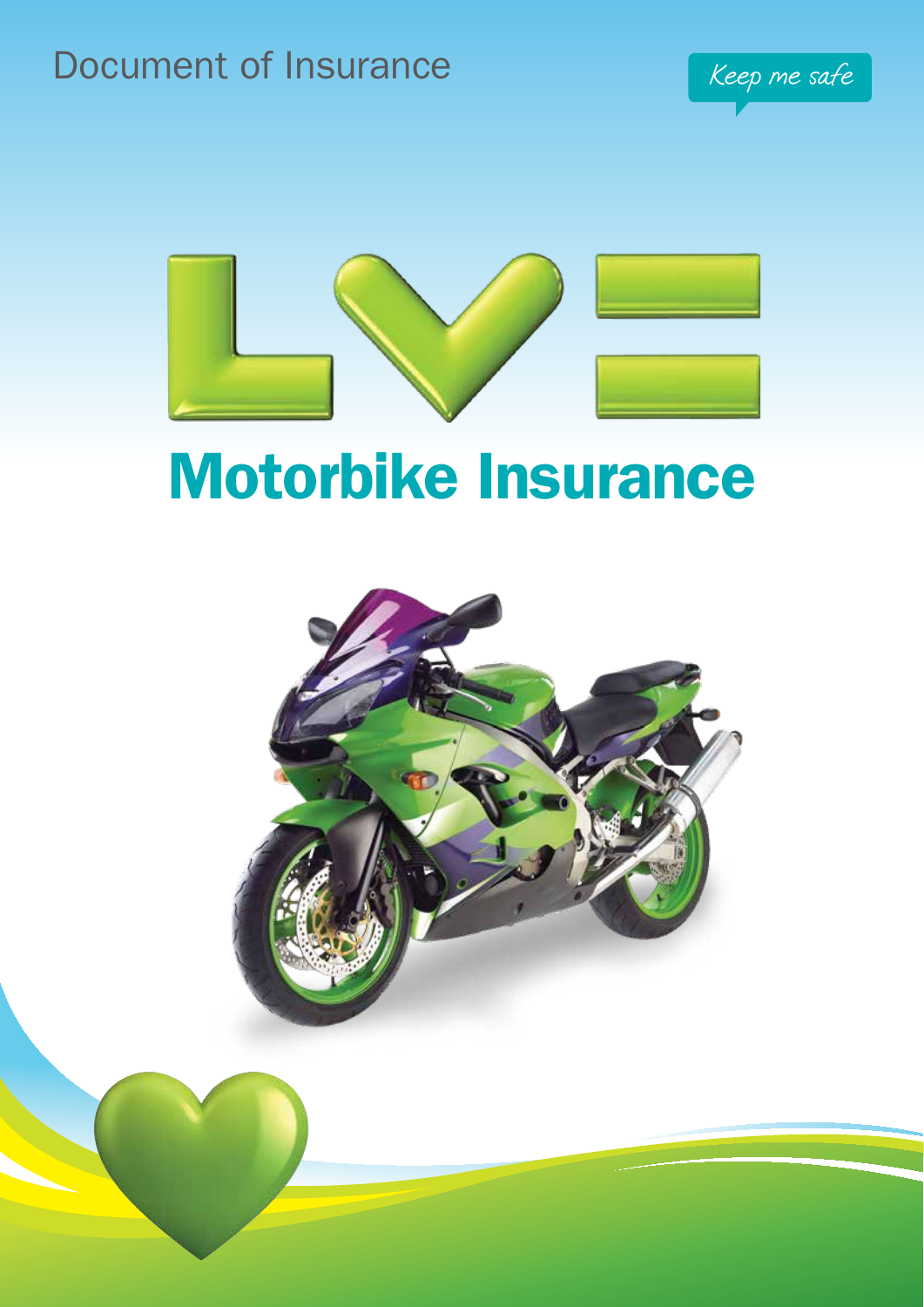### Welcome to LV=

Thank you for choosing LV= motorbike insurance. We hope you'll be happy with the cover and service you get from us. This booklet tells you everything you need to know about your insurance, so please keep it safe with your schedule and certificate of motor insurance.

This product meets the demands and needs of someone wishing to insure their vehicle. The level of cover and any optional extras you have chosen will be shown on your schedule. Liverpool Victoria Insurance Company Limited (LV=) has not provided you with any advice or recommendations as to whether this product meets your specific insurance requirements. Our staff are paid a salary and may receive an annual bonus but these are not directly influenced by your decision to purchase this policy. You should review your insurance requirements on a regular basis.

All communications will be in English. You can get this and other documents from us in Braille, large print or audiotape by contacting us. Calls will be recorded for training and monitoring purposes.

### **Contents**

|                                                          | Page |
|----------------------------------------------------------|------|
| Welcome to $IV =$                                        | 2    |
| Your motorbike insurance policy                          | 3    |
| Useful Information                                       | 3    |
| Definitions                                              | 4    |
| Territorial limits and European cover                    | 6    |
| Section 1 Damage to your motorbike                       | 6    |
| Section 2 Fire and theft                                 | 7    |
| What is not covered under sections 1 and 2               | 7    |
| How we settle your claim under sections 1 and 2          | 8    |
| Section 3 Liability to other people                      | 9    |
| What is not covered under section 3                      | 10   |
| Section 4 Use by the motor trade, hotels and car parks   | 10   |
| Section 5 Personal accident benefits                     | 11   |
| Section 6 Medical expenses and physical assault benefits | 11   |
| Section 7 No claim discount                              | 12   |
| Section 8 General exceptions                             | 13   |
| Section 9 General conditions                             | 14   |
| A summary of how we use your personal information        | 19   |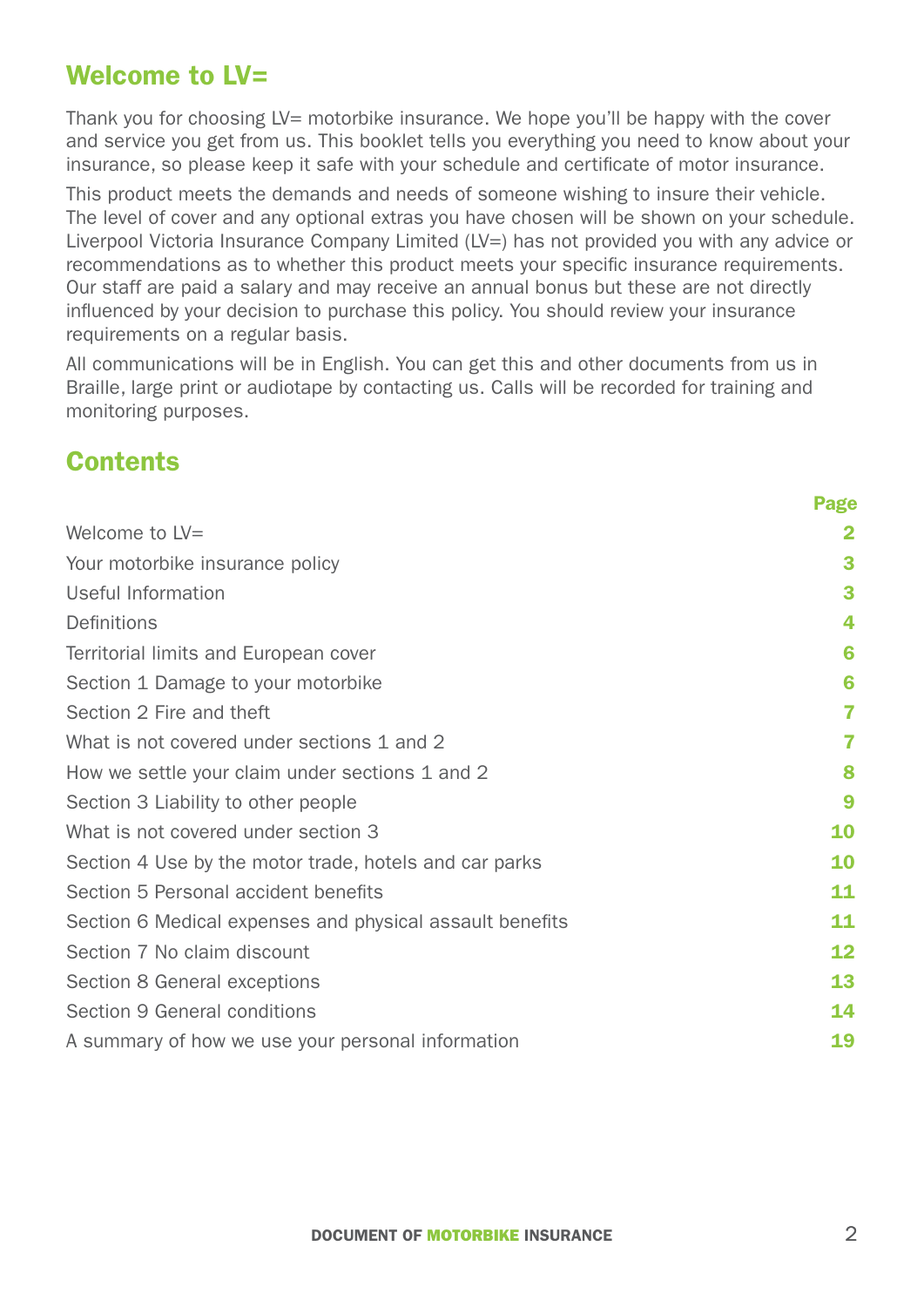### <span id="page-2-0"></span>Your motorbike insurance policy

Please read this document of motorbike insurance, your schedule and your certificate of motor insurance as one document. This is your contract with us. In return for your payment we'll give you insurance cover as set out in this booklet according to the cover selections and period of insurance shown on your schedule. Your policy is underwritten by Liverpool Victoria Insurance Company Ltd.

#### Our commitment to you

We'll always:

- $\Box$  make sure all the information we give you is clear and accurate:
- $\blacksquare$  be fair and reasonable:
- $\blacksquare$  act promptly.

#### Your responsibility to give us correct information

Please make sure all the information you give us is correct and complete and let us know if anything is incorrect. This is important because if you don't we may cancel your insurance from its start date and/or not pay your claim. If you're not sure whether you need to tell us about something please ask.

### <span id="page-2-1"></span>Useful information

#### To make a change

0800 085 5663 (Mon - Fri 8am - 8pm, Sat and bank holidays 9am - 5pm, Sun 10am - 4pm)

#### To make a claim

0800 032 2577 (24 hours a day, 365 days a year)

(+)44 1689 898603 if calling from abroad.

Follow these simple steps:

- 1. Call us as soon as possible after the accident please have your policy number and information about the claim ready when you call.
- 2. If your motorbike is stolen or vandalised, report this to the police immediately and take a note of the crime reference number.
- 3. Speak to us before you make any arrangements for replacement or repair.

#### How to make a complaint

If you wish to make a complaint, please contact us by phone on 0800 085 5663, for Text Phone please dial 18001 first, email feedback@LV.com or write to us. If you prefer to write, please address your letter to: The Customer Relations Manager, LV=, County Gates, Bournemouth BH1 2NF.

Please quote your policy number in all correspondence. For more information, please visit the complaints section on our website: [LV.com/complaints](http://www.lv.com/complaints)

#### A copy of our internal complaints procedure is available on request.

If we cannot resolve your complaint, you may refer your complaint to the Financial Ombudsman Service within 6 months of receiving our final response letter. The address is: Financial Ombudsman Service, Exchange Tower, London E14 9SR. For more information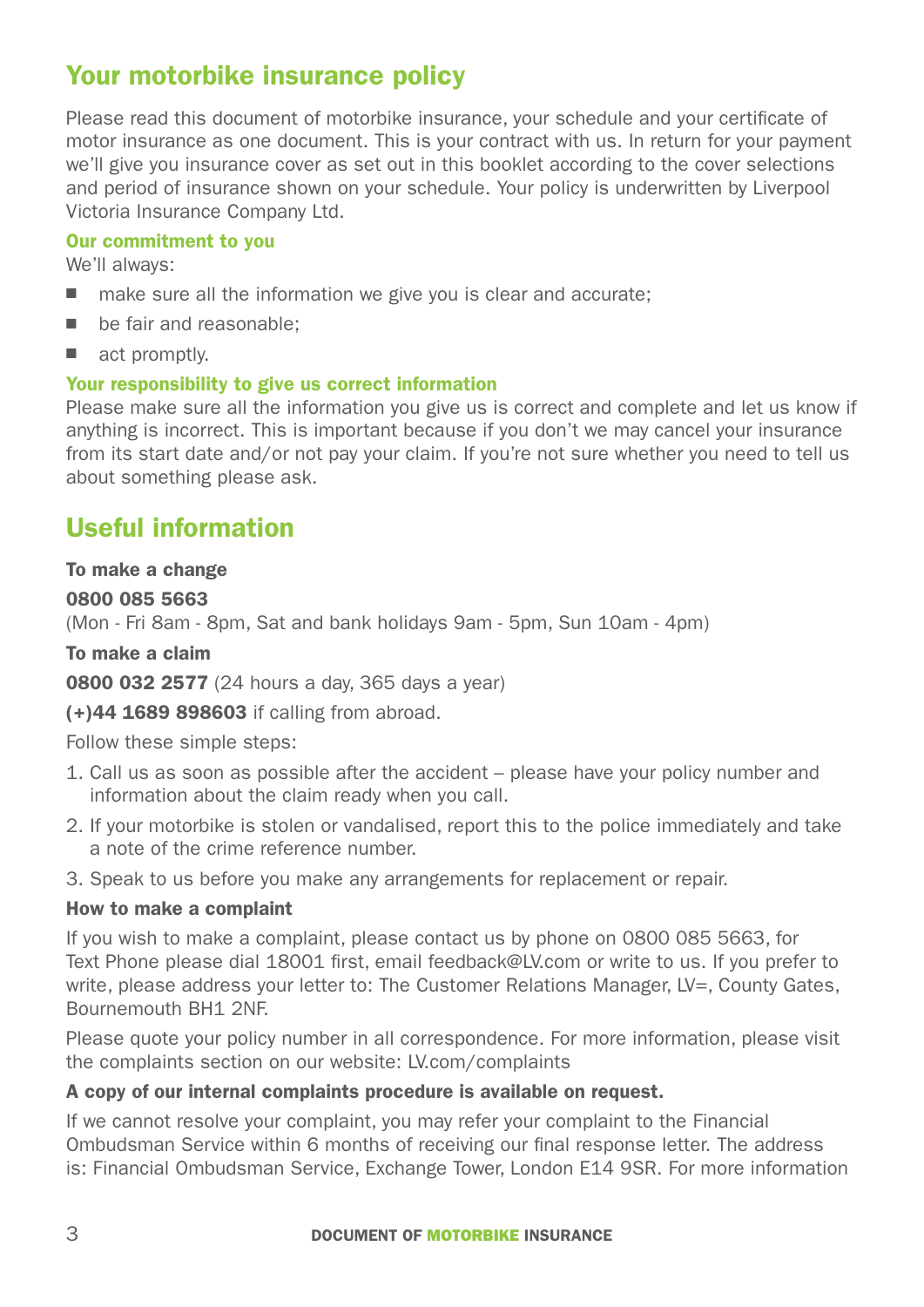please visit [financial-ombudsman.org.uk](http://www.financial-ombudsman.org.uk/) Telephone: 0800 023 4567 (free for people phoning from a 'fixed line', for example, a landline at home) or 0300 123 9123 (free for mobile-phone users who pay a monthly charge for calls to numbers starting 01 or 02) or email complaint.info@financial-ombudsman.org.uk

#### Making a complaint will not affect your right to take legal action.

#### What happens if we can't meet our liabilities?

If we can't meet our liabilities, you may be able to claim from the Financial Services Compensation Scheme (FSCS). There are different levels of compensation, depending on what kind of insurance you have:

- compulsory insurance, such as third party motor liability, 100% of the claim is covered
- non compulsory insurance, such as accidental damage to your motorbike, 90% of the claim is covered.

You can get further information from: www.fscs.org.uk, phone 0800 678 1100 or 0207 741 4100, email enquiries@fscs.org.uk

### <span id="page-3-0"></span>**Definitions**

Wherever these words appear in this document of motorbike insurance, they have the same meaning:

| Accessories                           | parts or products (including spare parts) specifically designed to be fitted<br>to your motorbike. This includes helmets and clothing, such as leathers<br>and/or a sidecar when not attached to your motorbike.                                    |
|---------------------------------------|-----------------------------------------------------------------------------------------------------------------------------------------------------------------------------------------------------------------------------------------------------|
| Certificate<br>of motor<br>insurance  | proof that you have motor insurance as required by law, it forms part<br>of your contract with us. It also shows the registration number of the<br>motorbike we're insuring, who may ride it and what your motorbike may or<br>may not be used for. |
| Contract                              | this document of motorbike insurance, your certificate of motor insurance<br>and your schedule form the contract.                                                                                                                                   |
| Document<br>of motorbike<br>insurance | this booklet                                                                                                                                                                                                                                        |
| Excess                                | the first amount of any claim which you must pay. There may be more than<br>one excess, part of which may be a voluntary excess chosen by you. The<br>total excess is shown on your schedule.                                                       |
| Green card                            | the International Motor Insurance Card. An internationally recognised<br>document that some countries need as proof that their minimum<br>compulsory insurance requirements are being met.                                                          |
| Main rider                            | the person who rides your motorbike most of the time whether for social<br>purposes and/or for travel to and from a place of business, duty or study.                                                                                               |
|                                       |                                                                                                                                                                                                                                                     |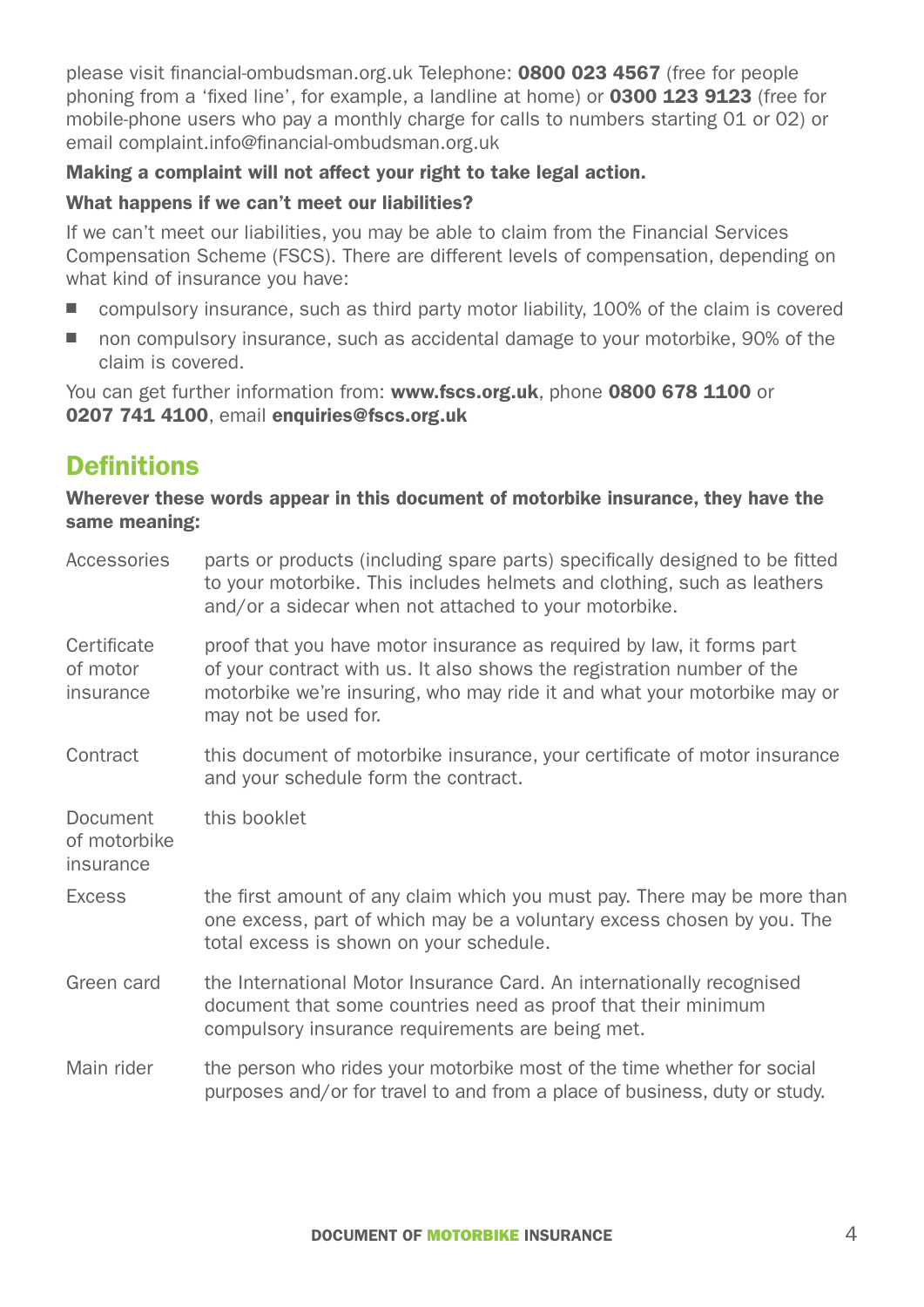- Market value the cost of replacing your motorbike with one of the same make, model and specification, taking into account the age, mileage and condition of your motorbike. To determine the market value, we'll usually ask an engineer for advice and refer to motor trade guides and any other relevant sources. We'll consider the amount you could reasonably have obtained for your motorbike if you sold it immediately before the accident, loss or theft and not the price you paid for it.
- NCD holder the person who has earned the no claim discount (NCD) on a motorbike insured under this policy and to whom we will provide proof of NCD.
- Partner your husband, wife, civil partner or partner you are permanently living with.
- Policyholder the person named as the policyholder on your certificate of motor insurance and your schedule. The person responsible for the policy including paying the premium and the person we will correspond with.
- Riding includes being in charge of a motorbike.
- Schedule forms part of your contract with us and includes the:
	- period of cover:
	- $\blacksquare$  name of the policyholder, riders and their use;
	- $\blacksquare$  name of NCD holder:
	- $\blacksquare$  claims history of permitted riders:
	- $\blacksquare$  details of your motorbike:
	- $\blacksquare$  any conditions which vary the terms of this document of motorbike insurance.
- Total loss the extent of damage to your motorbike which means its uneconomical or unsafe to repair or has been stolen and not recovered.
- Track days riding or use on a motor racing track, circuit, airfield, test venue, derestricted road or at an "off road" event.
- We, our, us Liverpool Victoria Insurance Company Ltd.
- Wear and tear unavoidable damage caused by general use over time.
- You, your the person named as the policyholder on your schedule and your certificate of motor insurance. This includes the NCD holder for the purposes of sections 1,2,3,5,6 & 7.
- Your motorbike the insured vehicle(s) shown on your schedule. This also includes a sidecar whilst attached to your motorbike.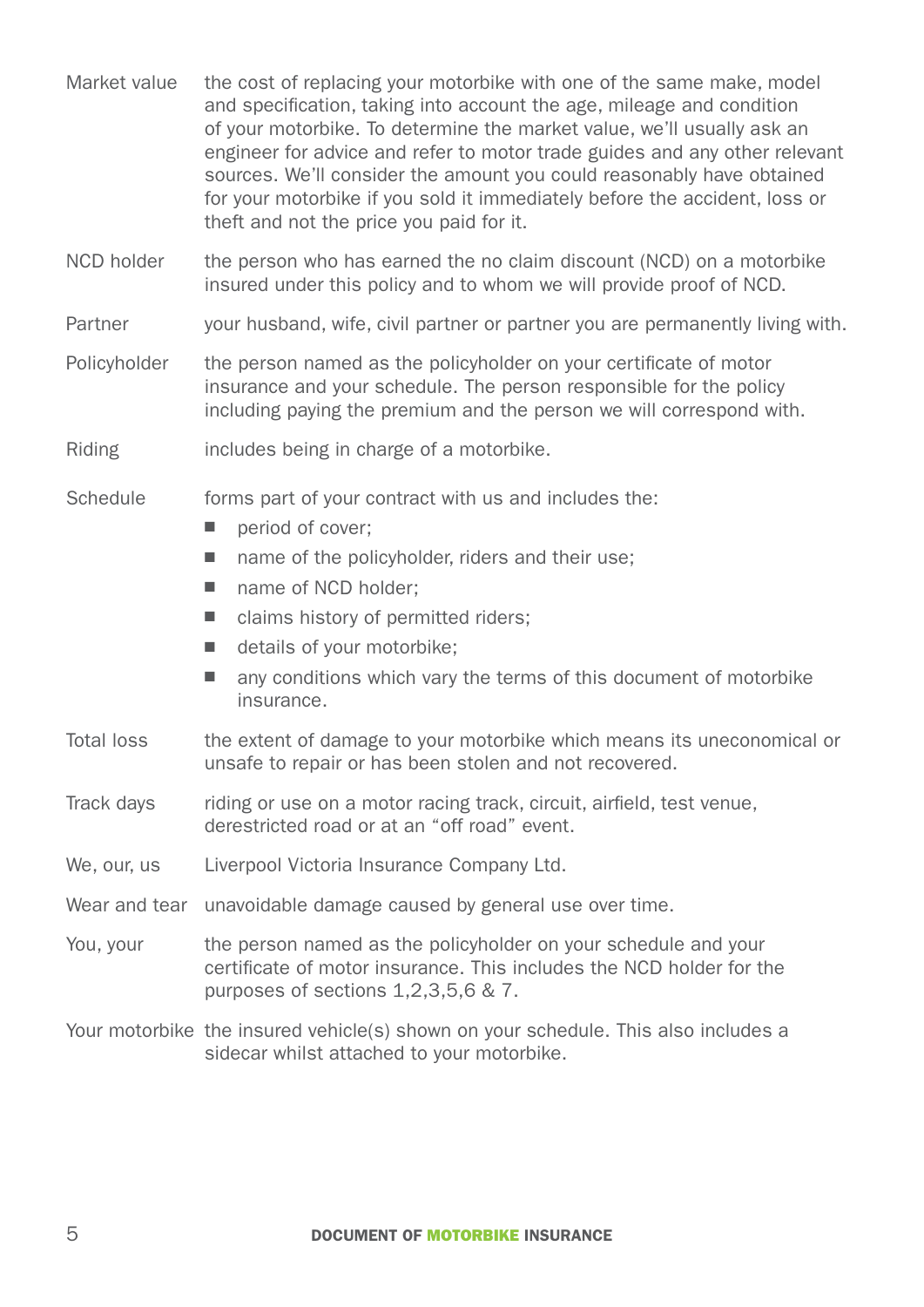### <span id="page-5-0"></span>Territorial Limits and European Cover

#### Territorial limits

Except where we say otherwise your insurance applies in Great Britain, Northern Ireland, the Republic of Ireland, the Isle of Man and the Channel Islands. This includes while your motorbike is being transported within and between them.

#### European cover

We'll provide the same level of cover you have in the territorial limits, while you are travelling in EU countries and any other country that follows EU directives. This includes when your motorbike is being transported within and between them and is subject to your motorbike:

- being registered and normally kept in Great Britain, Northern Ireland, the Isle of Man or the Channel Islands; and
- $\Box$  not kept abroad for more than 180 days during your period of cover.

Note: This cover is automatically provided, so there is no need to contact us before travelling to any of the countries listed on your certificate of motor insurance. Please ensure you take your certificate with you as proof of insurance.

#### Use in other countries

If you want to use your motorbike in countries not listed on your certificate of motor insurance, if we agree and you pay any extra cost, we'll provide the same level of cover you have in the territorial limits, to apply:

- $\blacksquare$  in the countries we've agreed, including when your motorbike is being transported within and between them; and
- $\blacksquare$  for the period agreed.

We'll send you a green card as proof of your insurance.

If your motorbike is lost or damaged in any foreign country that we've agreed to give you cover for, you may be charged customs duty. If we cover the loss of or damage to your motorbike, we'll also refund you the customs duty.

### <span id="page-5-1"></span>Section 1 Damage to your motorbike

#### What is covered:

If your motorbike and/or its accessories (including when kept in your garage) are damaged by accident or vandalism we will:

- pay for repairs to your motorbike; or
- $\blacksquare$  replace what is damaged; or
- n pay the market value of your motorbike at the time of the damage. When you accept this payment, your motorbike becomes our property, unless we agree otherwise.

#### Misfuelling

If you accidentally fill your motorbike with the wrong fuel, we'll pay to drain and flush your fuel tank. Any damage to your motorbike engine caused directly by the wrong fuel will also be covered. Once we have details of the misfuelling, we'll agree with you how to arrange the repair. If you've already made arrangements to repair the damage, we will only consider payment if you provide receipts.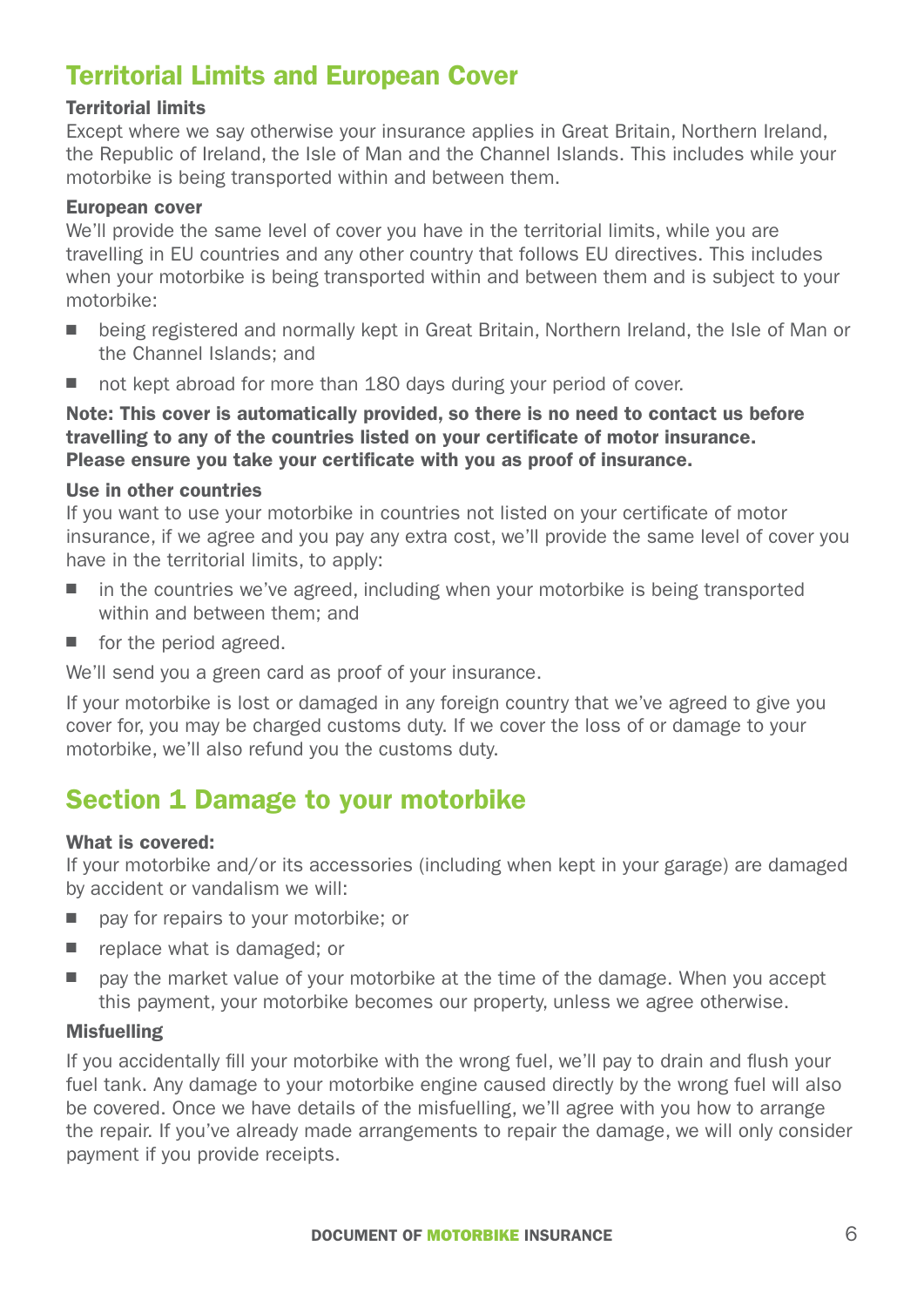#### Uninsured driver promise

If you're hit by an uninsured driver or motorcyclist and the accident is not your fault, you won't lose your NCD or pay any excess. We'll need you to provide the registration number, make, model and colour of the other vehicle involved and also the driver's or motorcyclist's details. When you claim you may have to pay your excess but when we confirm that the uninsured driver was at fault we'll refund this to you.

#### Vandalism promise

If your motorbike is damaged by vandalism, you won't lose your NCD. You'll need to report the incident to the police and provide us with the crime reference number and pay the excess.

### <span id="page-6-0"></span>Section 2 Fire and theft

#### What is covered:

If your motorbike and/or its accessories (including when kept in your garage) are lost or damaged by fire, lightning, explosion, theft or attempted theft, we will:

- pay for repairs to your motorbike: or
- $\blacksquare$  replace what is lost or damaged; or
- $\Box$  pay the market value of your motorbike at the time of the loss or damage. When you accept this payment, your motorbike becomes our property, unless we agree otherwise.

### <span id="page-6-1"></span>What is not covered under sections 1 and 2

#### We won't pay for:

- $\Box$  loss or damage to your motorbike by theft or attempted theft if the ignition key or other ignition device is left in, on or attached to or left in the immediate proximity of your motorbike;
- **n** loss or damage to your motorbike by theft or attempted theft if the engine has been left running when unattended;
- wear and tear, your motorbike losing value, or for any repairs which improve your motorbike beyond its condition before the loss or damage happened;
- $\Box$  damage to the ignition key or other ignition device caused by wear and tear;
- mechanical, electrical, electronic or computer failures (including failure caused by hacks, viruses or malware), breakdowns or breakages;
- damage to tyres caused by braking, punctures, cuts or bursts;
- more than the manufacturer's latest list price in the United Kingdom (UK) of any part or accessory. If such a list price is not available the most we'll pay is the manufacturer's latest list price in the UK for an equivalent part or accessory;
- additional costs caused by the unavailability of any part or accessory. This includes the cost of importing any part or accessory into the UK;
- loss or damage to your motorbike caused:
	- directly by pressure waves from aircraft and other aerial devices travelling at sonic or supersonic speeds;
	- by deception, fraud or trickery, including when you're offering your motorbike for sale;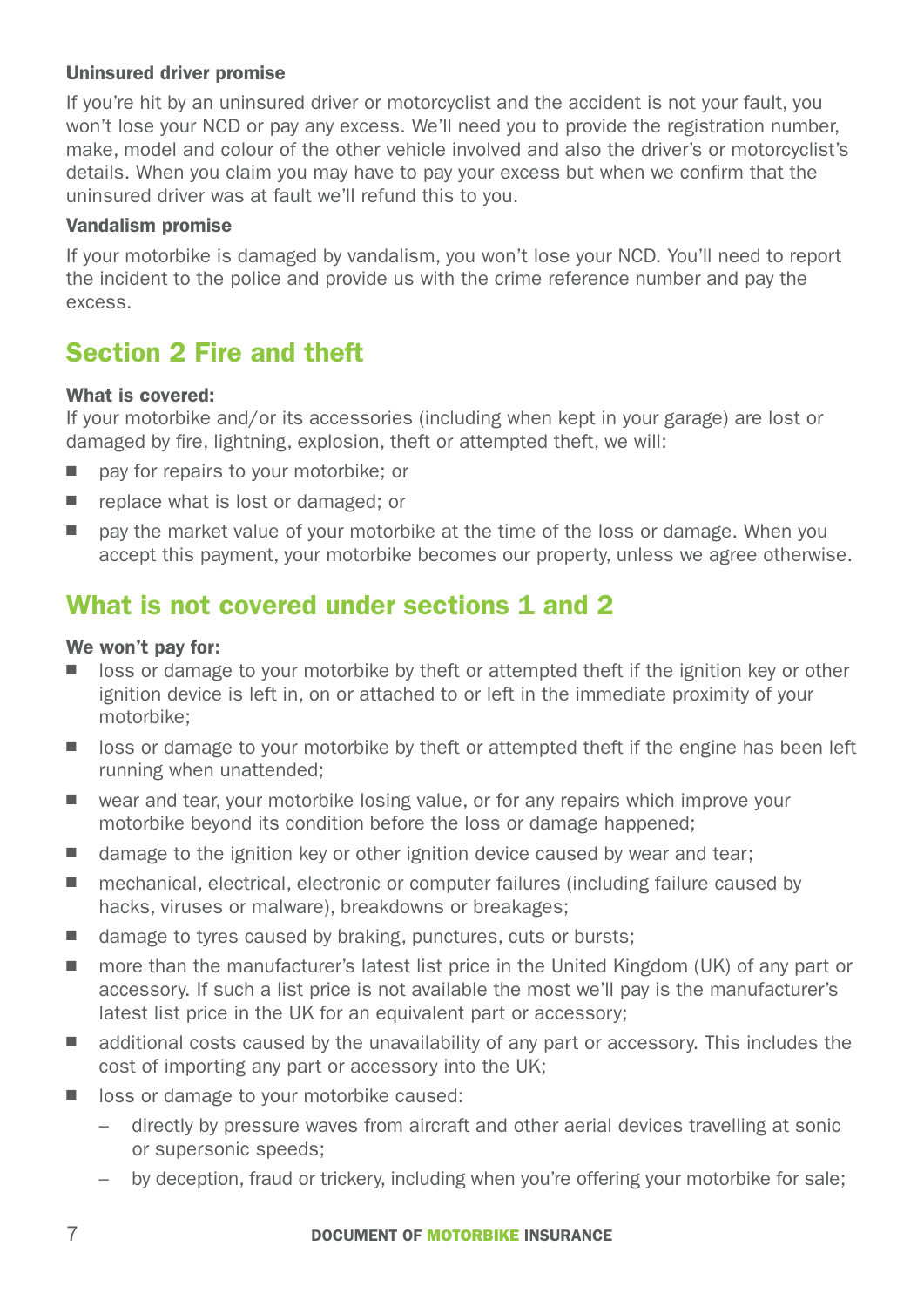- as a result of it being confiscated or destroyed by or under official order of any government, public or local authority;
- as a result of your motorbike being returned to its rightful owner;
- if you haven't taken care to protect your motorbike. (See care of your motorbike under the general conditions section.)
- loss of use of your motorbike or any other indirect loss, such as travel expenses or loss of earnings;
- $\Box$  loss or damage where your motorbike is ridden or used without your permission by a member of your family or household unless you report them to the police for taking your motorbike without your consent;
- deliberate damage caused to your motorbike by anyone insured under your policy;
- loss or damage to any trailer whether or not it's being towed by or attached to your motorbike;
- n any additional damage resulting from your motorbike being moved by anyone insured under your policy after an accident, fire or theft;
- $\blacksquare$  the excess shown on your schedule.

### <span id="page-7-0"></span>How we settle your claim under sections 1 and 2

#### **Ownership**

If your motorbike belongs to someone else, or is under a hire purchase or leasing agreement, we'll pay the legal owner.

#### Repairs

Once we have details of the accident, if the loss or damage is covered, we'll agree with you how to arrange the repairs to your motorbike.

We may use parts or accessories, which aren't made or supplied by your motorbike's manufacturer but are of similar type and quality to the parts and accessories we're replacing.

#### New motorbike replacement

If you or your partner are the first and only registered keeper, within 6 months of buying your motorbike from new and:

- the estimated cost of repairing the damage is more than 50% of the manufacturer's list price (including taxes and accessories) when the damage or loss happened; or
- it's stolen and not recovered

we'll replace your motorbike with a new one of the same make, model and specification. If one is not available in the UK, we'll pay you the price you paid for your motorbike or the manufacturer's current list price (including taxes) whichever is less. Your motorbike will then become our property.

#### Replacement of locks and keys

We'll pay for all the locks to be replaced if one or more is damaged.

If your ignition keys or other ignition devices are lost or stolen, we'll pay for their replacement and for all the locks to be replaced. This is provided they weren't left on or attached to or left in the immediate proximity of your motorbike while it was unattended,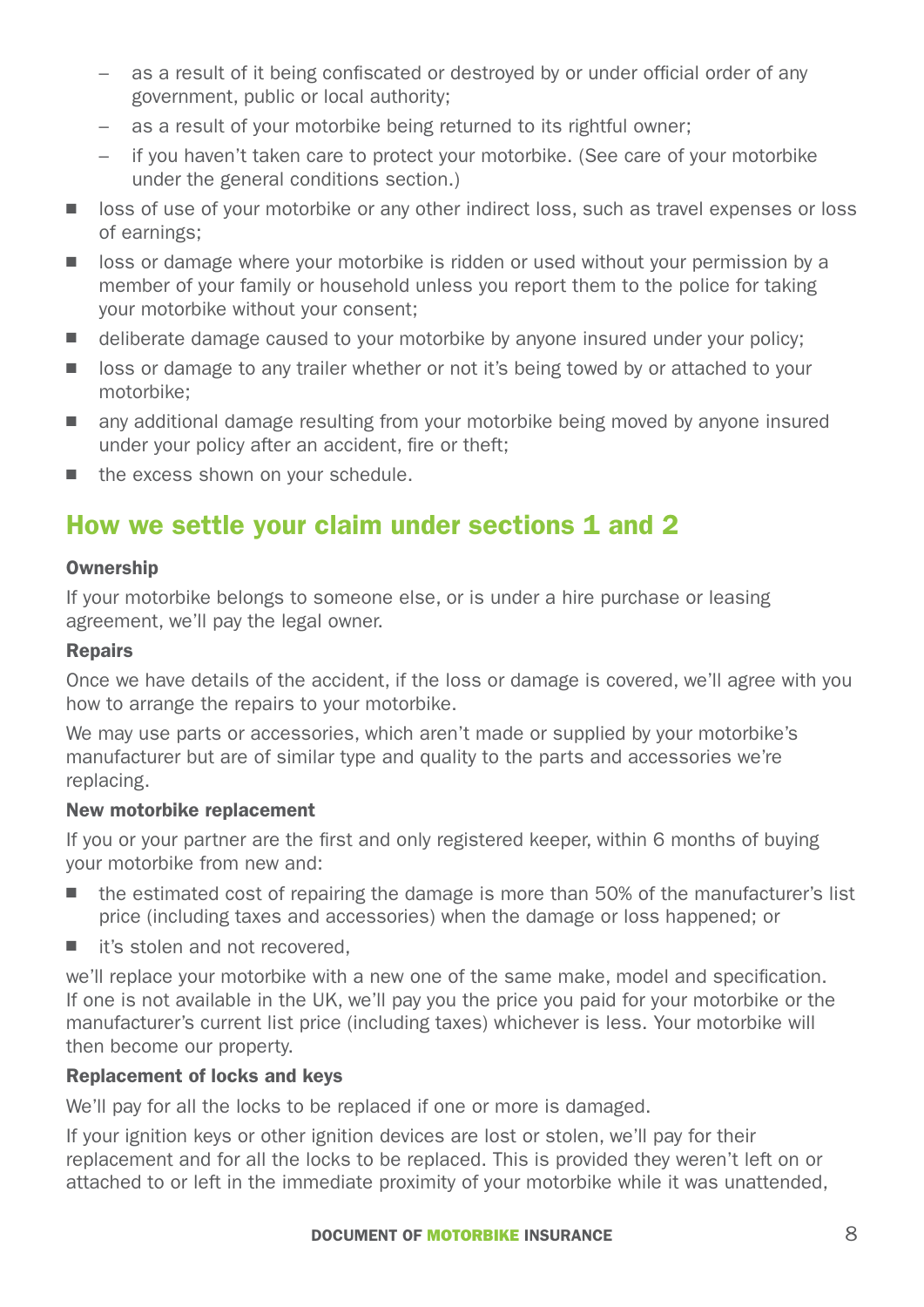and care has been taken to prevent their loss.

#### Journey continuation

If your motorbike can't be ridden following a claim covered under sections 1 and 2, and you're more than 25 miles from where your journey started, we'll reimburse you up to £500 in total for any alternative transport and/or overnight accommodation that you arrange to continue your journey. We'll only pay these costs if you provide receipts.

#### Excesses that apply

If your schedule shows that you have an excess, you must pay that as the first part of any claim.

### <span id="page-8-0"></span>Section 3 Liability to other people

#### What is covered:

As a result of any accident involving your motorbike or any other vehicle your certificate of motor insurance allows you to ride, we'll pay all sums you are legally responsible for:

- $\blacksquare$  following death of or bodily injury to other people; and
- up to £20,000,000 for damage to their property.

#### Riding other motorbikes

If your certificate of motor insurance says so, we'll insure the policyholder and/or the NCD holder to ride a private motorbike in the UK, that you do not own, is not registered to you and not hired to you under a hire purchase or rental/leasing agreement as long as:

- you have the owner's permission to ride the motorbike;
- $\blacksquare$  vou have the required licence to ride the motorbike:
- $\blacksquare$  the motorbike is registered and normally kept in Great Britain, Northern Ireland, the Isle of Man or the Channel Islands;
- $\blacksquare$  the motorbike hasn't been seized or confiscated by or on behalf of any government or public authority;
- vou're not covered by any other insurance to ride it; and
- vou still have your motorbike, it hasn't been stolen and it hasn't been damaged to an extent that it's a total loss.

#### Note: The cover is for third party only, so loss or damage to the motorbike you're riding isn't covered.

#### Other people

In the same way as you're insured, we'll insure:

- n any person you allow to ride or use your motorbike, if this is allowed on your schedule and your certificate of motor insurance;
- any passenger travelling on your motorbike;
- the employer or business partner of any person who is riding or using your motorbike for their business, as long as this is allowed by your schedule and your certificate of motor insurance; and
- $\blacksquare$  the legal representative of any person who has died if they would have been entitled to protection under this section.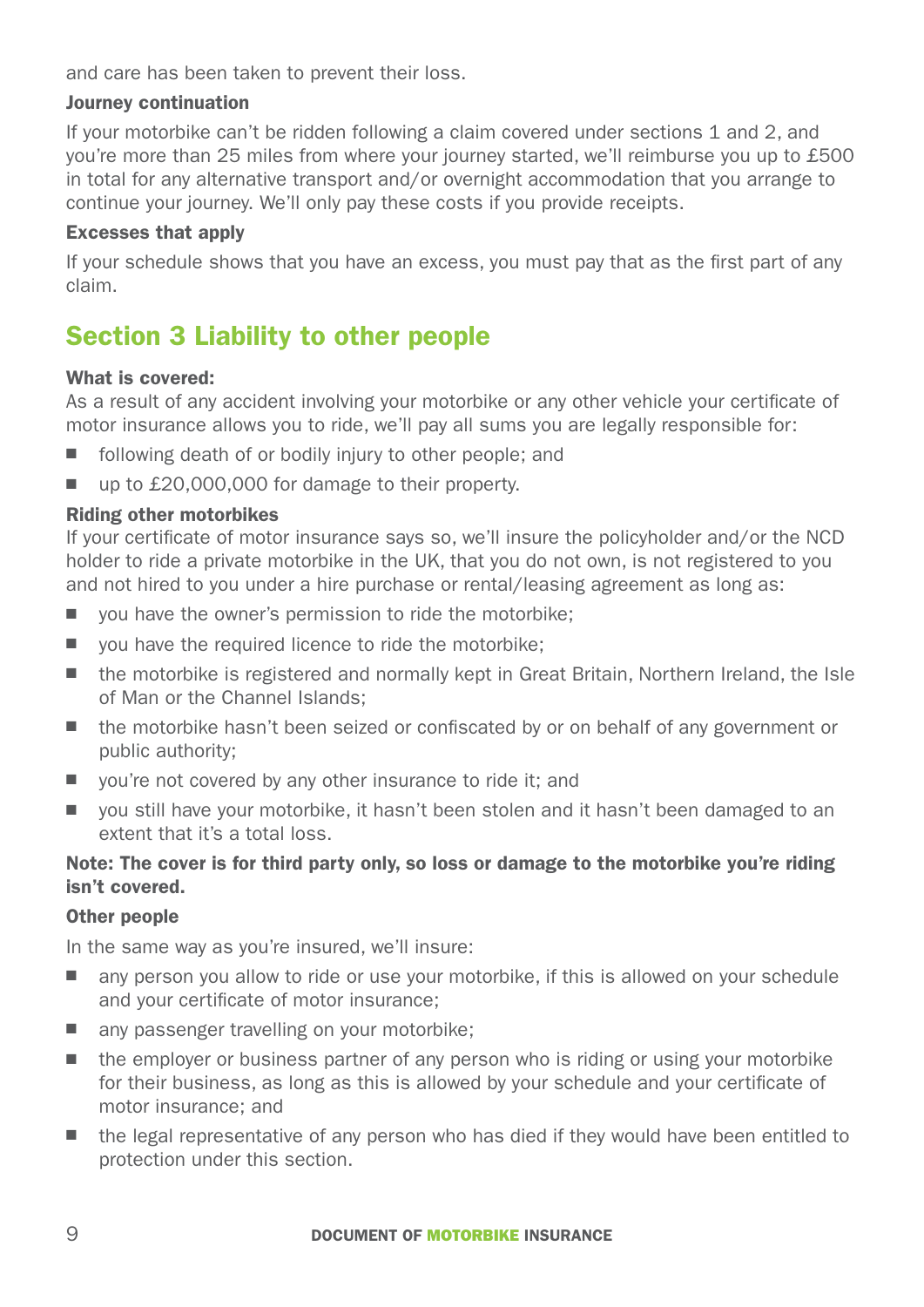#### Legal costs

Following a claim under this policy, we'll pay your reasonable legal costs and expenses relating to:

- n solicitors' fees for representation at a coroner's inquest, fatal accident inquiry or court of summary jurisdiction; and
- defence of any legal proceedings for manslaughter or causing death by dangerous or reckless driving.

In assessing whether legal costs and expenses are reasonable we consider:

- $\blacksquare$  the level of legal expertise required, taking into account the nature of the case;
- $\blacksquare$  the level of costs charged by the legal representative;
- $\blacksquare$  whether legal representation for a defence of a prosecution is likely to affect the outcome.

#### Emergency medical treatment

We'll pay for emergency medical treatment required under the Road Traffic Act, following an accident on your motorbike. If this is the only payment we make, it won't affect your no claim discount (NCD).

### <span id="page-9-0"></span>What is not covered under section 3

#### We won't pay for:

- any death, injury, loss or damage caused directly or indirectly as a result of any deliberate act by you or any person riding your motorbike;
- $\blacksquare$  death of or bodily injury to any employee arising out of or in the course of their employment by any person who is covered by this section, unless they're a passenger on any motorbike for which insurance is provided by this section;
- $\blacksquare$  legal responsibility which is covered by any other insurance;
- $\Box$  loss of or damage to any motorbike which is covered by this section;
- $\blacksquare$  the loss of or damage to any property which belongs to or is in the care of any person who is claiming under this section;
- $\Box$  legal responsibility, loss or damage when your motorbike is being used in the operational boundaries of any airport or airfield except when required under the Road Traffic Act;
- $\blacksquare$  more than £20,000,000 for any one incident or series of incidents arising from one event that causes loss or damage to property. This amount is inclusive of all costs and expenses up to £5,000,000.

### <span id="page-9-1"></span>Section 4 Use by the motor trade, hotels and car parks

We'll give you the cover under section 1: Damage to your motorbike and section 2: Fire and theft, if included on your schedule. We won't apply any driving and use restrictions or any excess while your motorbike is with:

- a member of the motor trade for service/repair/recovery; or
- $\blacksquare$  a hotel, restaurant, car park or similar commercial organisation for parking purposes.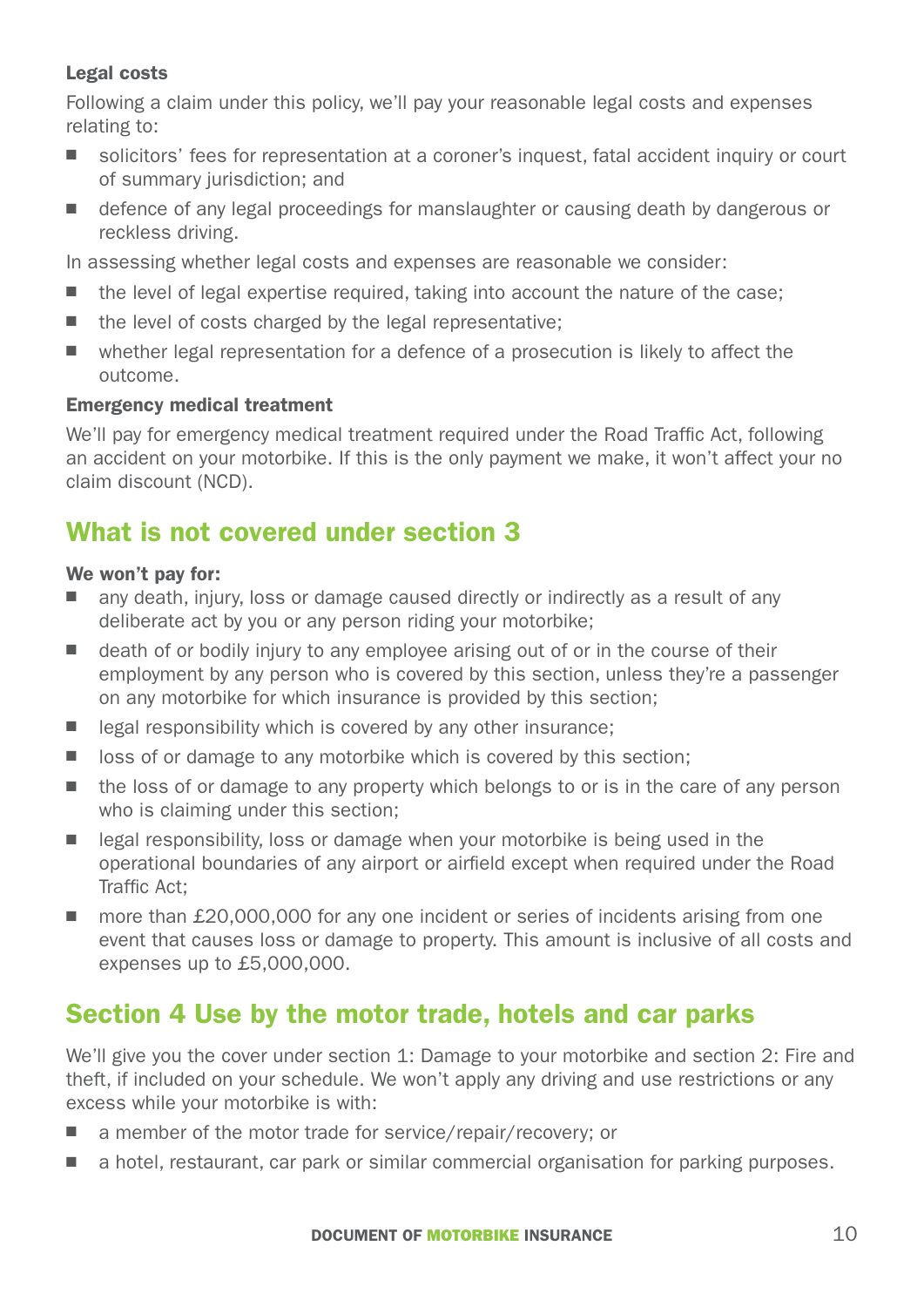### <span id="page-10-0"></span>Section 5 Personal accident benefits

#### What is covered:

If this section is included on your schedule, we'll pay the amount shown on your schedule if you, your partner or a named rider of your motorbike are injured on or getting on or off your motorbike, and within 12 months of the accident, this injury alone results in:

- n death:
- $\blacksquare$  permanent loss of any limb above the wrist or ankle;
- $\Box$  permanent and total loss of use of any limb above the wrist or ankle;
- $\Box$  permanent and total loss of hearing in one or both ears;
- permanent and total loss of sight in one or both eyes; or
- $\blacksquare$  permanent total disablement, resulting in an inability to do any sort of work for the remainder of their life.

We'll pay the injured person or their legal representative.

#### We won't pay for:

- n more than the amount shown on your schedule during any one period of cover;
- $\blacksquare$  any injury or death resulting from suicide or attempted suicide:
- $\Box$  any injuries if the rider of your motorbike is convicted of an alcohol or drugs related motoring offence as a result of the accident; or
- n any injuries if the rider of your motorbike is proven, following a coroner's inquest or fatal accident inquiry, to be riding whilst unfit through alcohol or drugs, whether prescribed or otherwise at the time of the accident.

### <span id="page-10-1"></span>Section 6 Medical expenses and physical assault benefits

#### Medical expenses

We'll pay up to £250 for you or your passengers for any medical expenses resulting from an accident while riding on your motorbike. This is in addition to the compulsory emergency medical treatment fee under section 3, liability to other people.

#### Physical assault benefits

#### Road rage

We'll pay £500 if you or your partner are physically assaulted as a result of your motorbike being in an accident.

We'll pay the injured person or their legal representative.

We won't pay when the incident:

- $\blacksquare$  is caused by a relative or a person known to you or your partner:
- $\blacksquare$  is not reported to the police as soon as possible; or
- $\blacksquare$  is caused or contributed to by anything said or done by you, your partner, or by a passenger on your motorbike after the accident.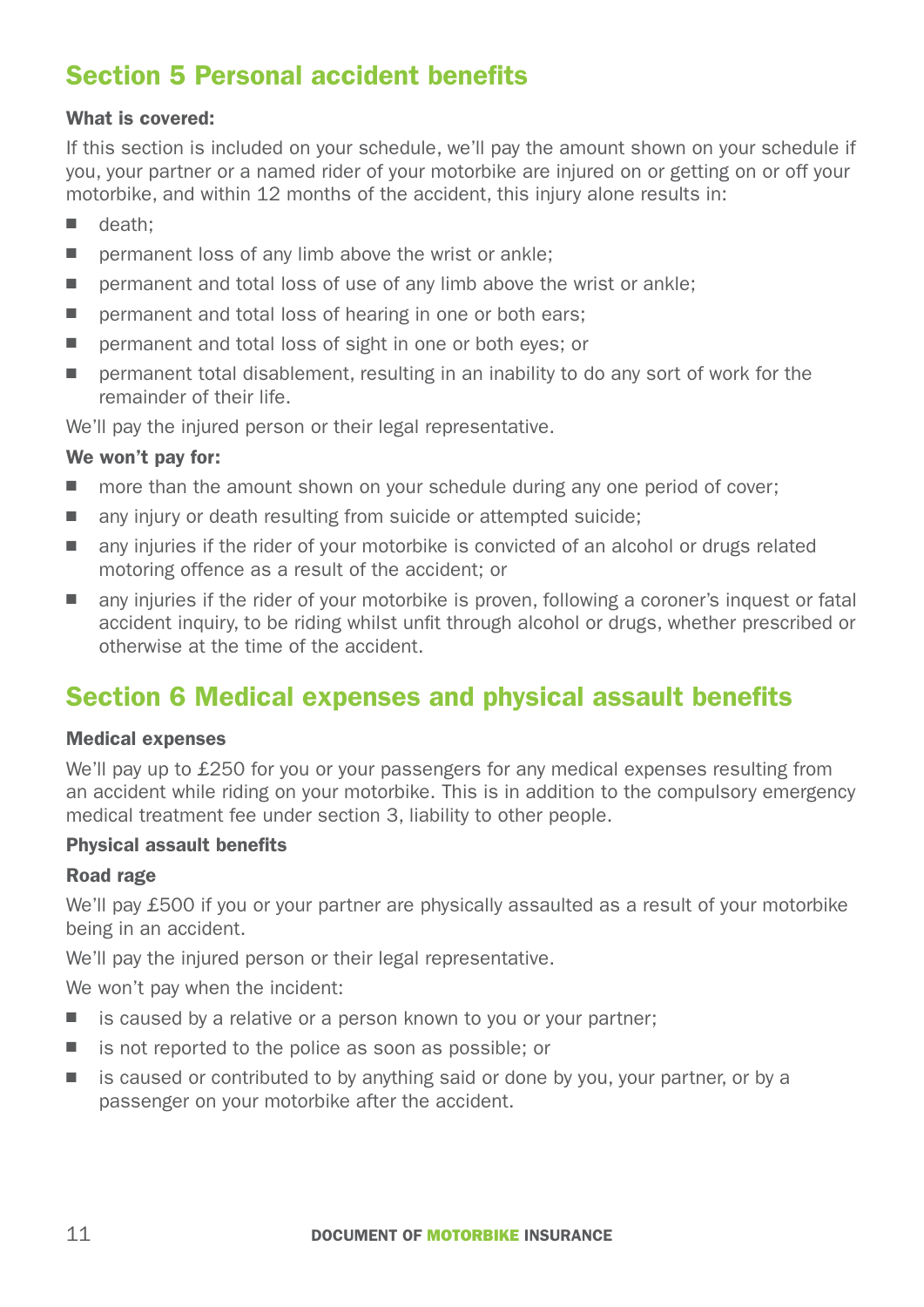#### Aggravated motorbike theft

We'll pay £500 if you or your partner are physically assaulted as a result of your motorbike being subjected to a theft or attempted theft.

We'll pay the injured person or their legal representative.

#### We won't pay when the incident:

- $\blacksquare$  is caused by a relative or a person known to you or your partner; or
- $\blacksquare$  is not reported to the police as soon as possible.

### <span id="page-11-0"></span>Section 7 No claim discount

If you have a no claim discount (NCD), we'll give you a discount in line with our NCD scale which is current at the time of taking out the policy. The discount won't apply to our administration costs or to any additional options you've chosen.

Your NCD will not be affected if we only pay for:

- $\blacksquare$  emergency medical treatment charges (section 3);
- a claim under breakdown cover; or
- $\blacksquare$  a claim under motor legal expenses.

If more than one motorbike is insured, the NCD is earned separately for each motorbike in the NCD holder's name. A named rider who is not the NCD holder doesn't earn their own NCD.

If a claim is still outstanding at the renewal date, we may issue a renewal quotation with the NCD reduced. Once the claim has been settled and we've agreed that you're not at fault and all outstanding monies repaid, your NCD will be restored and we'll refund any extra premium you may have paid. However, whilst your NCD will be restored, your premium may still increase following a claim even if you were not at fault.

If a claim is made against your policy and your NCD isn't protected, your NCD will reduce as follows:

| NCD (years) at the start of  | NCD (years) at the next renewal |          |          |
|------------------------------|---------------------------------|----------|----------|
| your current period of cover | 1 claim                         | 2 claims | 3 claims |
|                              |                                 |          |          |
|                              |                                 |          |          |
|                              |                                 |          |          |
|                              |                                 |          |          |
|                              |                                 |          |          |
| $5$ to $8$                   | З                               |          |          |
|                              |                                 |          |          |

#### Protected NCD

If you're eligible and pay the required extra premium, you may choose to protect your NCD. If chosen, this will be shown on your schedule.

If your NCD is shown as protected on your schedule, it won't be reduced irrespective of the number of accidents/claims made. However, your premium may still increase following an accident/claim even if you were not at fault.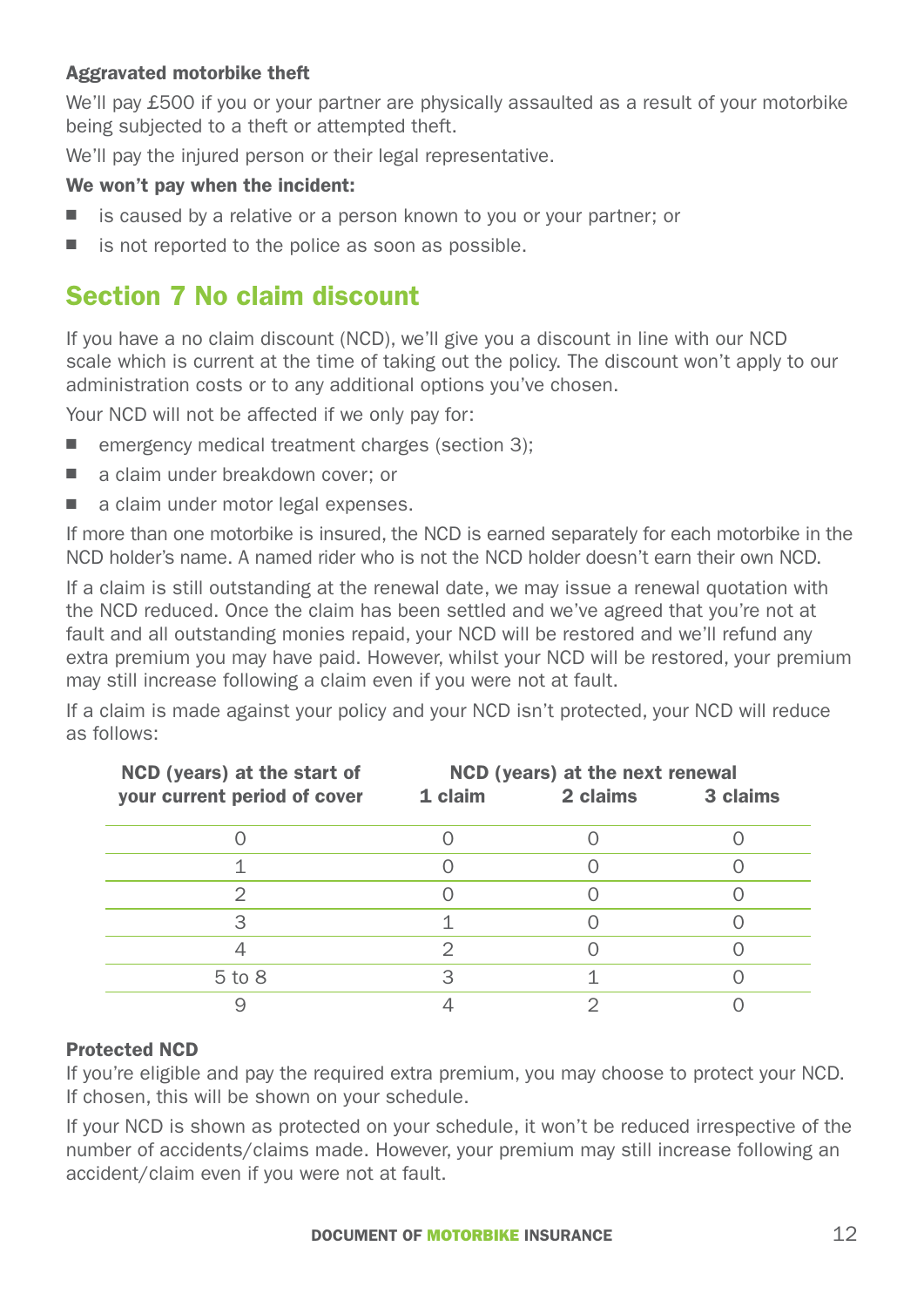If we've offered the option to protect your NCD and we're then subsequently advised of a claim, we may issue a revised quote and remove the option.

#### Proof of your NCD entitlement

You should keep your proof of NCD from your previous insurer as we may ask you to provide this at any time or in the event of a claim.

The proof should be in your name and be less than 2 years old, issued by your previous UK insurer and not being used on another motorbike. We may also check any NCD you've told us you're entitled to. For further information, refer to section 9.3, general conditions.

If you require proof of your NCD earned whilst insured with us, we'll issue it to the NCD holder, provided you don't owe us any money.

### <span id="page-12-0"></span>Section 8 General exceptions

These general exceptions apply to the whole contract and are in addition to the exclusions shown under 'We won't pay for' in each section of this document of motorbike insurance.

#### 1. Change of circumstances – notification and acceptance

This insurance won't apply unless:

- you've told us about any change as listed in General conditions, 9.2; and
- $\blacksquare$  we've agreed to provide cover, issued a schedule and where appropriate issued a new certificate of motor insurance.

#### 2. Riding and use

This insurance won't apply if any motorbike your policy allows you to ride is being ridden and/or used with your permission:

- $\Box$  other than when in line with your certificate of motor insurance and/or your schedule;
- by any person not described on your certificate of motor insurance and/or schedule as entitled to ride or be in charge of your motorbike;
- $\Box$  by any person who doesn't have a valid driving licence, is disqualified from riding, has not held a driving licence or who is prevented by law from holding a driving licence;
- $\blacksquare$  by any person who is breaking the conditions of their driving licence;
- $\blacksquare$  for any type of delivery, renting out, peer to peer hire schemes (including when the hirer is using your motorbike) or use for hire and reward including (but not limited to) use as a taxi or for couriering;
- for racing, pacemaking, speed trials, track days or for competing in National British A or International rallies;
- $\blacksquare$  for any use in connection with the motor trade other than by a member of the motor trade for the purposes of overhaul, upkeep or repair;
- $\blacksquare$  for towing more than one trailer at the same time.

#### 3. Contractual liability

We won't pay for any liability resulting only from a contract or agreement you have with another party.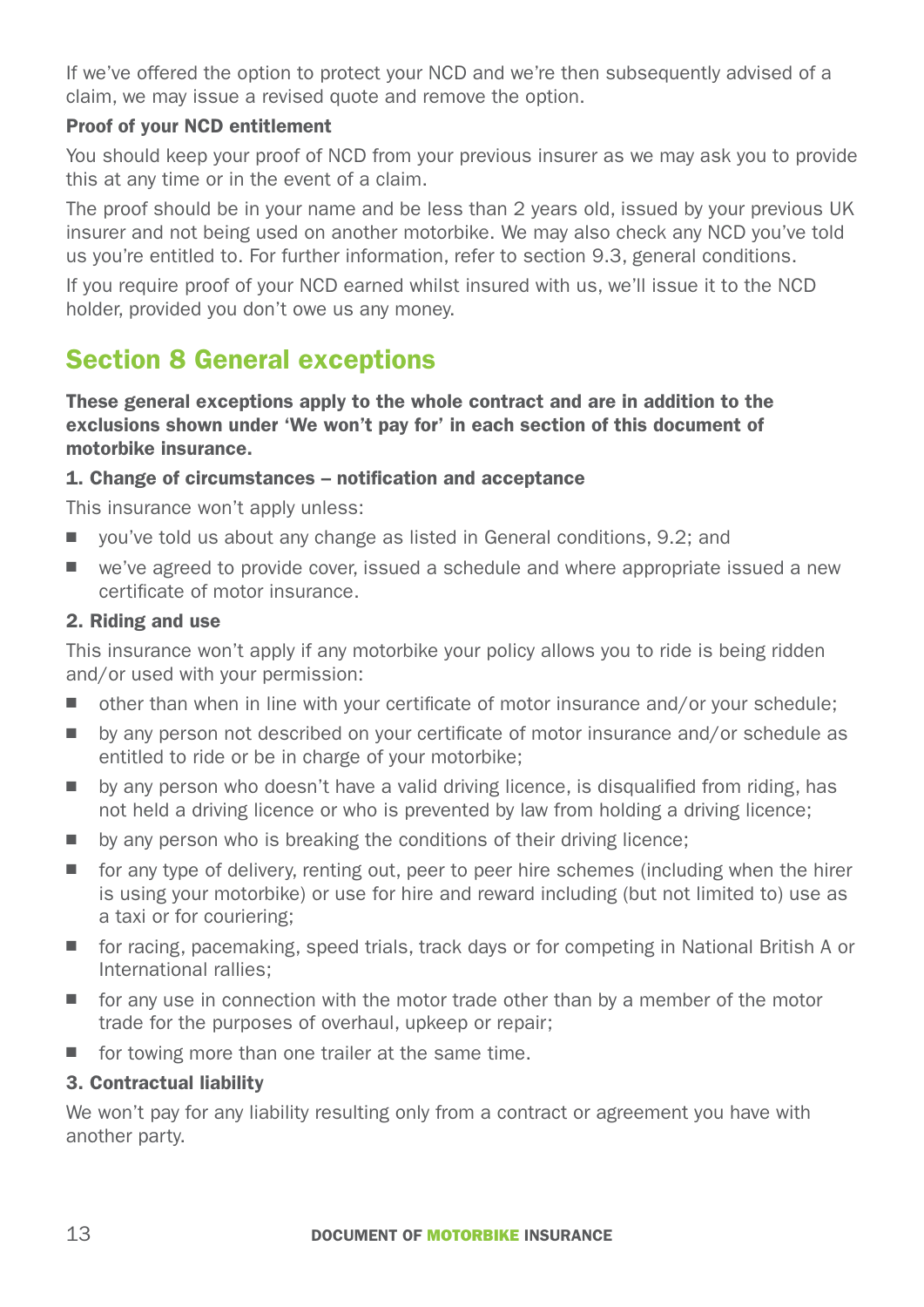#### 4. Radioactivity

We won't pay for any loss, damage, liability or cost directly or indirectly caused by:

- radiation or contamination from nuclear fuel or nuclear waste or from burning or explosion of nuclear fuel;
- $\blacksquare$  the radioactive, toxic, explosive, hazardous or contaminating properties of any nuclear installation, reactor or other nuclear assembly or its component part;
- n any weapon or device using atomic or nuclear fission or fusion or radioactive force or matter.

#### 5. War, terrorism, riot, civil unrest

We won't pay in the event of:

- war, civil war, terrorism, rebellion or revolution except when required by the Road Traffic Act; or
- $\blacksquare$  riot or civil unrest that happens outside Great Britain, Northern Ireland, the Isle of Man or the Channel Islands.

### <span id="page-13-0"></span>Section 9 General conditions

We'll provide cover under this policy if you or anyone else covered by this insurance meet all the terms and conditions in this document of motorbike insurance including those shown on your schedule.

#### 1. Care of your motorbike

You or any person in charge of your motorbike must protect your motorbike from damage or loss.

Alarms, immobilisers and tracking devices must always be on and working when your motorbike is left unattended. Your schedule shows any security requirements specific to your policy. If these requirements aren't met, this insurance won't be valid and we won't pay a claim.

You or any authorised rider must always take the keys out of the ignition and remove them completely when your motorbike is left unattended.

You should ensure your motorbike is kept in a roadworthy condition and you must have a valid Department for Transport Test Certificate (MOT) if one is needed by law.

You must give us access to examine your motorbike and if asked send us evidence of a valid MOT and/or evidence your motorbike was regularly maintained and kept in a roadworthy condition.

#### 2. Your responsibility to provide correct information

When applying for, amending or renewing this insurance you must answer all questions truthfully to the best of your knowledge, including questions that apply to any other person covered by this insurance.

Your schedule shows the answers you've provided and you must let us know if any of the details are incorrect as soon as possible after receiving your documents. At renewal, you must also let us know if any of the information has changed for you and/or anyone insured under your policy, including any claims or motoring convictions/endorsements.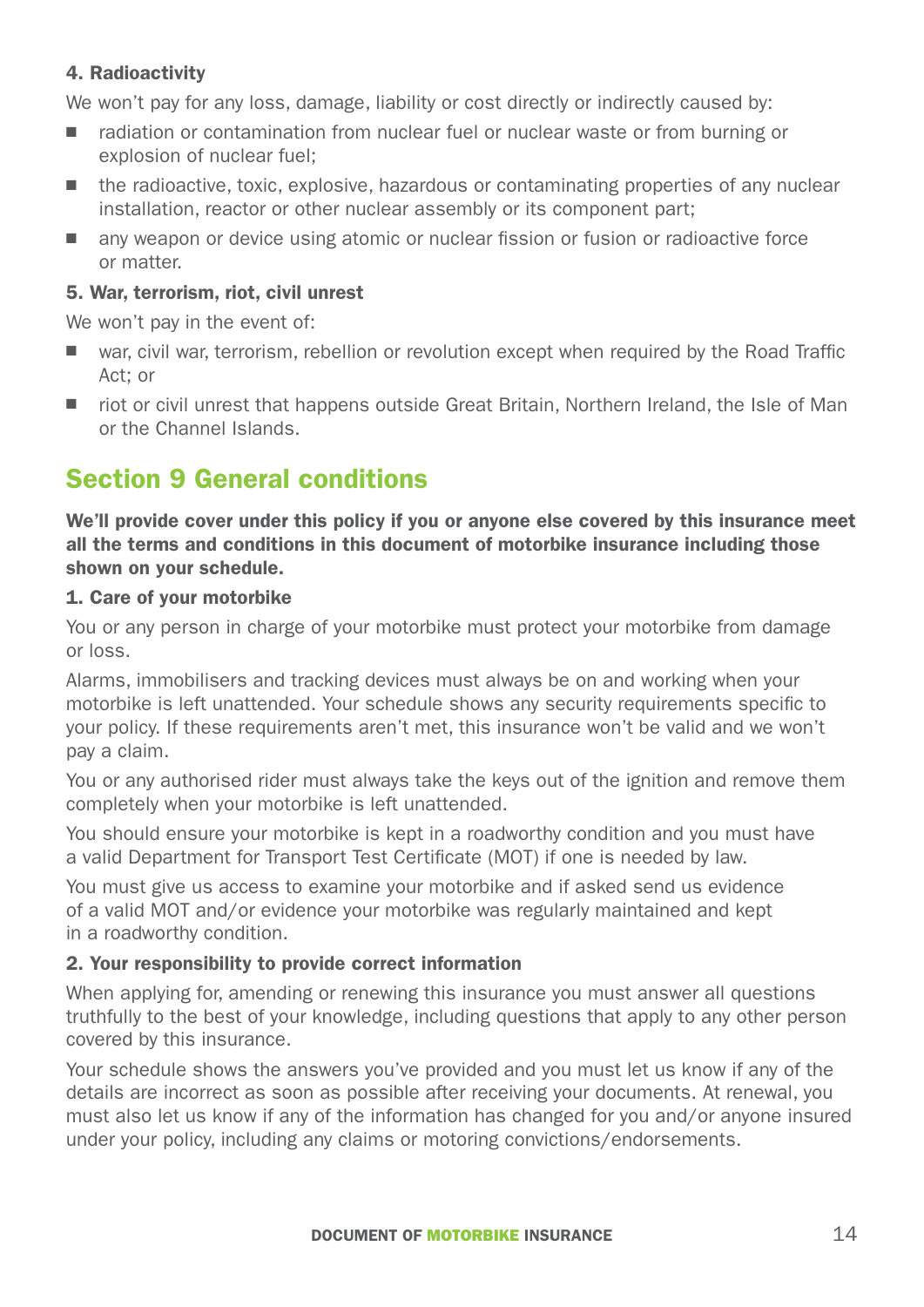#### Changes you need to tell us about during the period of cover

You must tell us as soon as possible if:

- $\Box$  you change your motorbike;
- $\Box$  you change the way you use your motorbike e.g. from social domestic and pleasure to business use;
- $\Box$  you move house or change the address of where you keep your motorbike;
- changes are made to the manufacturer's standard specification, which improve the value, appearance, performance or handling of your motorbike;
- $\Box$  your driving licence has changed, such as it is now withdrawn; and
- $\Box$  vou change occupation, including part time work.

If you make any of the changes above, you won't be covered unless we've agreed and issued a new schedule and where appropriate issued you a new certificate of motor insurance. This means that if you don't tell us, we may reject any claim or reduce the payments we make.

Where we agree to your change, this may result in an additional or return premium.

If the changes you make mean we can no longer insure you, we'll give you notice of cancellation. Please see section 9.9, general conditions, our rights to cancel your insurance.

#### Documents and information you may need to give us

To help us validate your details, you may be asked to send us documents, information or allow us to have access to databases.

Examples of documents or information we may require include your driving licence, your driving licence number, your vehicle registration document, proof of your address, and a copy of your utility bill.

Failure to provide the requested documents, information or authority to access any requested databases may result in your policy being cancelled. If a refund is paid, we will deduct our charge for the cancellation and for the time you've been on cover.

#### 3. Misrepresentation, fraud and financial crime

If you or anyone representing you:

- $\blacksquare$  provides us with misleading or incorrect information to any of the questions asked when applying for, amending or renewing this insurance;
- deliberately misleads us to obtain cover, gain a cheaper premium or more favourable terms;
- $\Box$  provides us with false documents;
- $\blacksquare$  makes a fraudulent payment by bank account and/or card:

we may:

- n amend your policy to record the correct information, apply any relevant policy terms and conditions and collect any additional premium due. If you pay by instalments, you will be informed if this additional premium cannot be added to your current instalment plan and must be paid in full;
- $\blacksquare$  reject a claim or reduce the amount of payment we make;
- $\Box$  cancel or avoid your policy (treat it as if it never existed), including all other policies which you have with us, and apply a cancellation charge.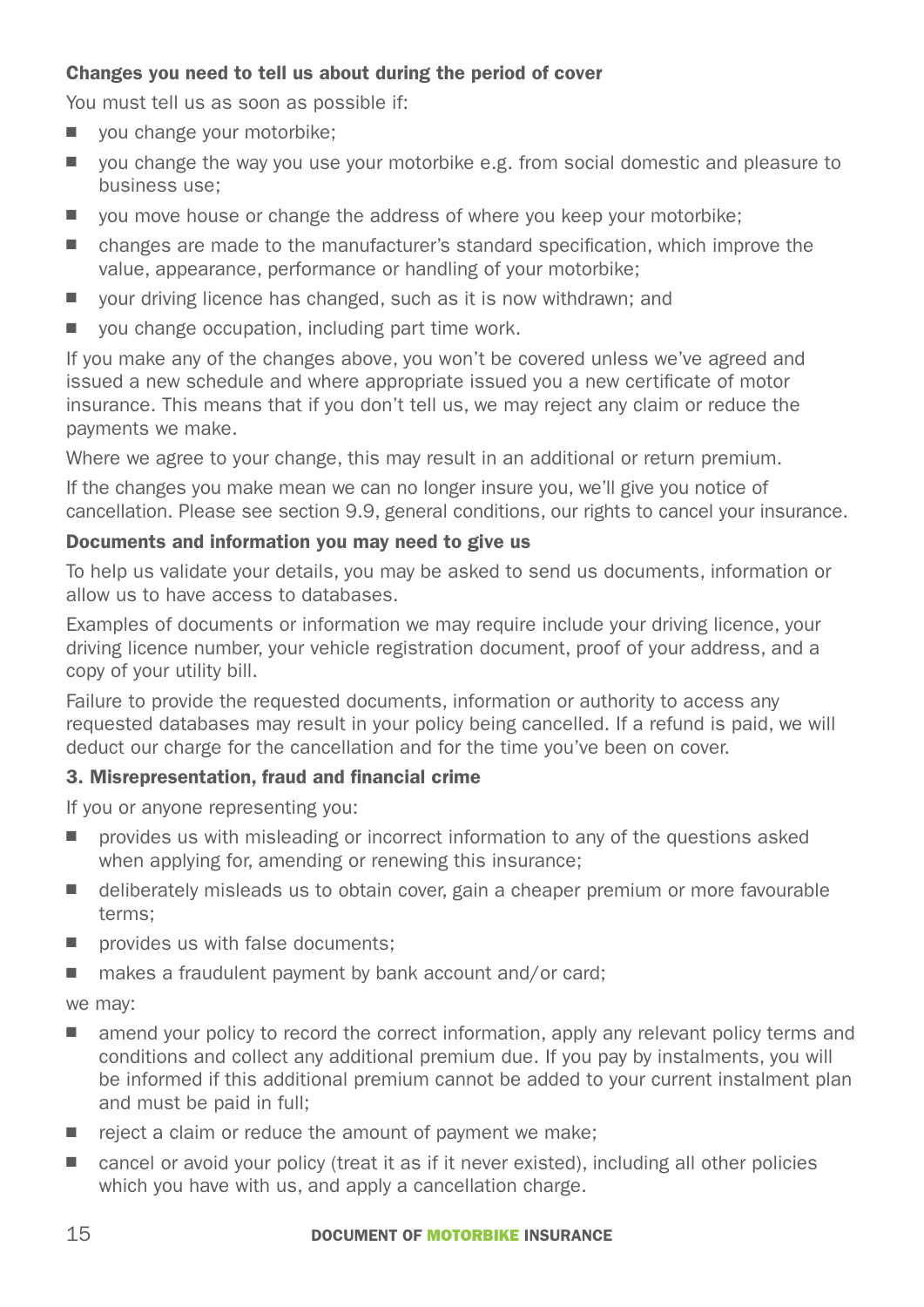Where fraud is identified, we'll also:

- $\Box$  not return any premium paid by you:
- $\blacksquare$  recover from you any costs we've incurred; and
- pass details to fraud prevention and law enforcement agencies who may access and use this information.

#### 3.1 Claims fraud

If you or anyone representing you:

 $\Box$  makes a claim or part of any claim that is fraudulent, false or exaggerated,

we may:

- $\blacksquare$  reject the claim or reduce the amount of payment we make;
- cancel your policy from the date of the fraudulent act and not return any payment paid;
- $\blacksquare$  recover from you any costs we've incurred relating to the fraudulent claim and any further claims notified after the date of the fraudulent act; and
- n pass details to fraud prevention and law enforcement agencies who may access and use this information. Other insurers may also access this information.

#### 4. Accident and claims procedure

You or any other person riding under this insurance must:

- $\Box$  give us full details of any accident as soon as possible:
- n inform the police as soon as possible if your motorbike or its contents are stolen or vandalised and provide us with the crime reference number;
- $\blacksquare$  immediately send us all communications from other people involved without replying:
- immediately tell us about and send to us, any notice of intended prosecution, inquest, fatal inquiry or any writ, summons or process without replying; and
- $\Box$  co-operate with us and provide details of your claim that we may request to help us validate and process your claim.

You must not, without our consent:

- $\blacksquare$  negotiate or admit responsibility; or
- make any offer, promise or payment.

We're entitled to:

- $\blacksquare$  have total control to conduct, defend and settle any claim; and
- n take proceedings, in your name or in the name of any other person claiming under this insurance, at our own expense and for our own benefit to recover any payment we have made.

#### 5. Other insurances

If any loss, damage or liability is covered by this insurance and is also covered by any other insurance, we'll only pay our share. This condition doesn't apply to section 5, personal accident benefits.

#### 6. Compulsory insurance laws

If under the law of any country we must make a payment which we wouldn't otherwise have to make, you must repay that amount to us.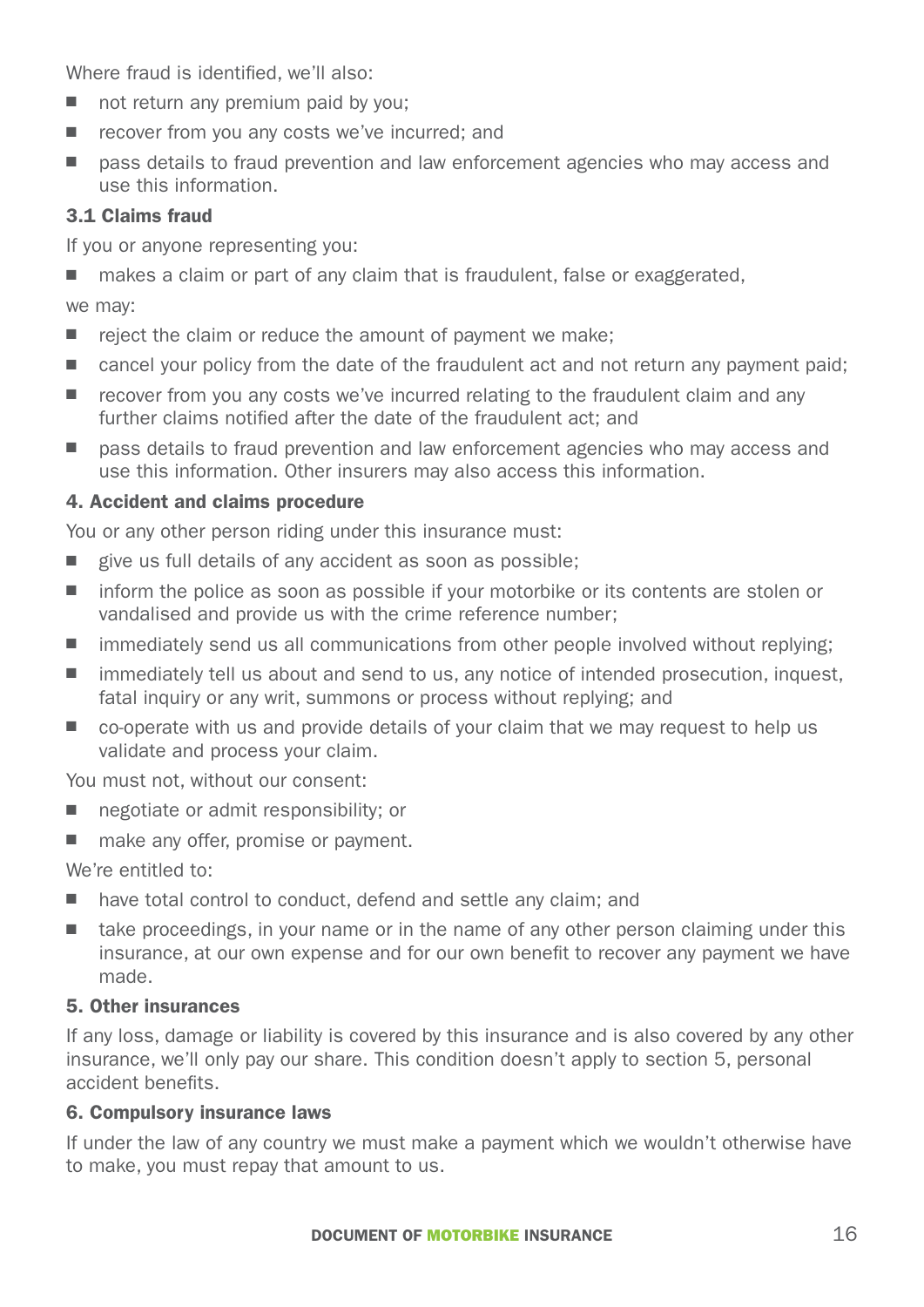#### 7. Motorbike Sharing

Accepting payments from passengers as part of a motorbike sharing arrangement won't affect your insurance cover if:

- $\blacksquare$  they're being given a lift for social or similar purposes;
- $\blacksquare$  this is not as part of a business of carrying passengers; and
- $\Box$  any money received doesn't produce a profit.

#### 8. Voluntary use

Social, domestic and pleasure use includes use of your motorbike for voluntary purposes. No payment or income should be received other than reasonable expenses to cover running costs such as fuel.

#### 9. Cancellation

#### Our rights to cancel your insurance

We'll cancel your insurance by giving you 7 days' notice if:

- $\blacksquare$  we identify misrepresentation or any attempt to gain an advantage under this insurance to which you're not entitled, see general conditions 9.3;
- $\blacksquare$  we identify your involvement in, or association with insurance fraud and/or financial crime;
- $\blacksquare$  vou don't pay the premium or an instalment when we have notified you that the outstanding amount is required by a specific date;
- $\Box$  vou or anyone else covered by this insurance hasn't met the terms and conditions in this document of motorbike insurance including those shown on your schedule;
- a change in your circumstances means that we can no longer provide cover;
- $\Box$  vou behave in a manner that makes it inappropriate for us to continue your insurance, e.g. if you harass or show abusive or threatening behaviour towards our staff.

Our cancellation notice will confirm the reason for cancellation and be posted and/or emailed to you.

The insurance will end immediately when stated on the cancellation notice. But if you've just taken out the policy or renewed with us and the premium is unpaid, we'll cancel your insurance from the start/renewal date. We'll refund the balance of your premium that applies to the remaining period of cover.

If a refund is paid, a cancellation charge will be deducted from the refund.

If a claim has been made or misrepresentation, fraud or financial crime identified, we'll cancel your cover but may not refund any premium. If you're paying by instalments, you must still pay us the balance of the full annual premium.

#### Your rights to cancel your insurance

#### Up to 14 days after you receive your documents

At the start of your insurance, when you receive your documents, you have 14 days to check you're happy with the insurance cover you've bought. If the cover doesn't meet your needs, you can cancel your insurance by telling us. If you do this within 14 days of receiving your documents, we'll refund any money you've paid less a charge for the cover you've had and a cancellation charge will apply for setting up the policy. A charge won't be made if you cancel before the cover start date.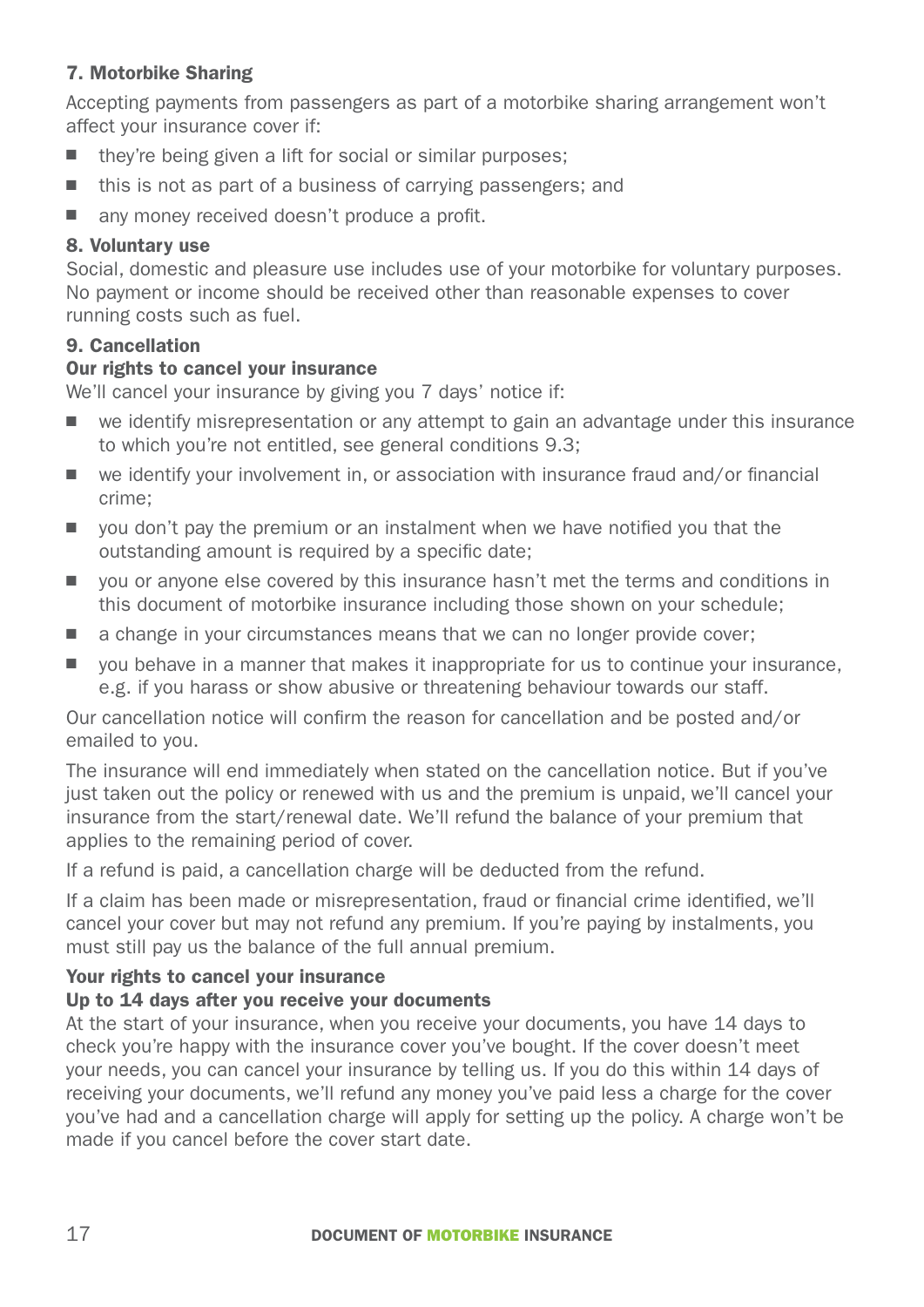#### More than 14 days after you receive your documents

After the initial 14 days, if you've not made a claim, we'll refund any money you've paid, less a charge for the cover you've had and a cancellation charge will apply. If you've made a claim no refund will be paid.

Please refer to your schedule for details of the charges that apply.

#### Cancellation at renewal

We'll send you a renewal invitation 3 weeks before your renewal date. This will show your renewal premium and any changes to your insurance policy. If you haven't chosen our continuous payment option, you must contact us before your renewal date to continue with your insurance policy. If you've chosen our continuous payment option, we'll automatically renew your insurance policy before it expires. As part of our renewal process your debit or credit card provider will tell us your new card number if it has changed. If you don't want to renew or your credit card provider has changed please contact us before your renewal date.

If you renew, whether or not under the continuous payment option, but then decide to cancel, provided you tell us before your renewal date, we'll refund what you've paid in full. If you cancel after your renewal date has passed you will be charged in line with the cancellation rules explained on your schedule.

If you are due a refund, we'll send this to you within 7 days of you telling us that you'd like to cancel.

#### Renewal of your policy

We reserve the right not to invite the renewal of your policy.

#### Insurance premiums

All premiums include insurance premium tax where applicable. You may also have to pay other taxes or costs, for example if the premium is reimbursed by an employer it may be classed as a taxable benefit in kind. If so you'll need to pay this tax or cost yourself.

#### 10. Premium payment by instalments

- $\blacksquare$  if you agree to pay your premium by monthly direct debit or a similar arrangement you must pay any deposit we ask for and make sure your instalment payments are kept up to date;
- $\blacksquare$  if you make a claim, we may deduct any outstanding amounts due to us before paying the claim.

#### 11. The law that applies to your insurance

If you have a motor policy and live in Guernsey, the law of Guernsey applies or if you live in Jersey, the law of Jersey will apply to that contract with us.

Other than that, the law of England and Wales applies to your contract with us.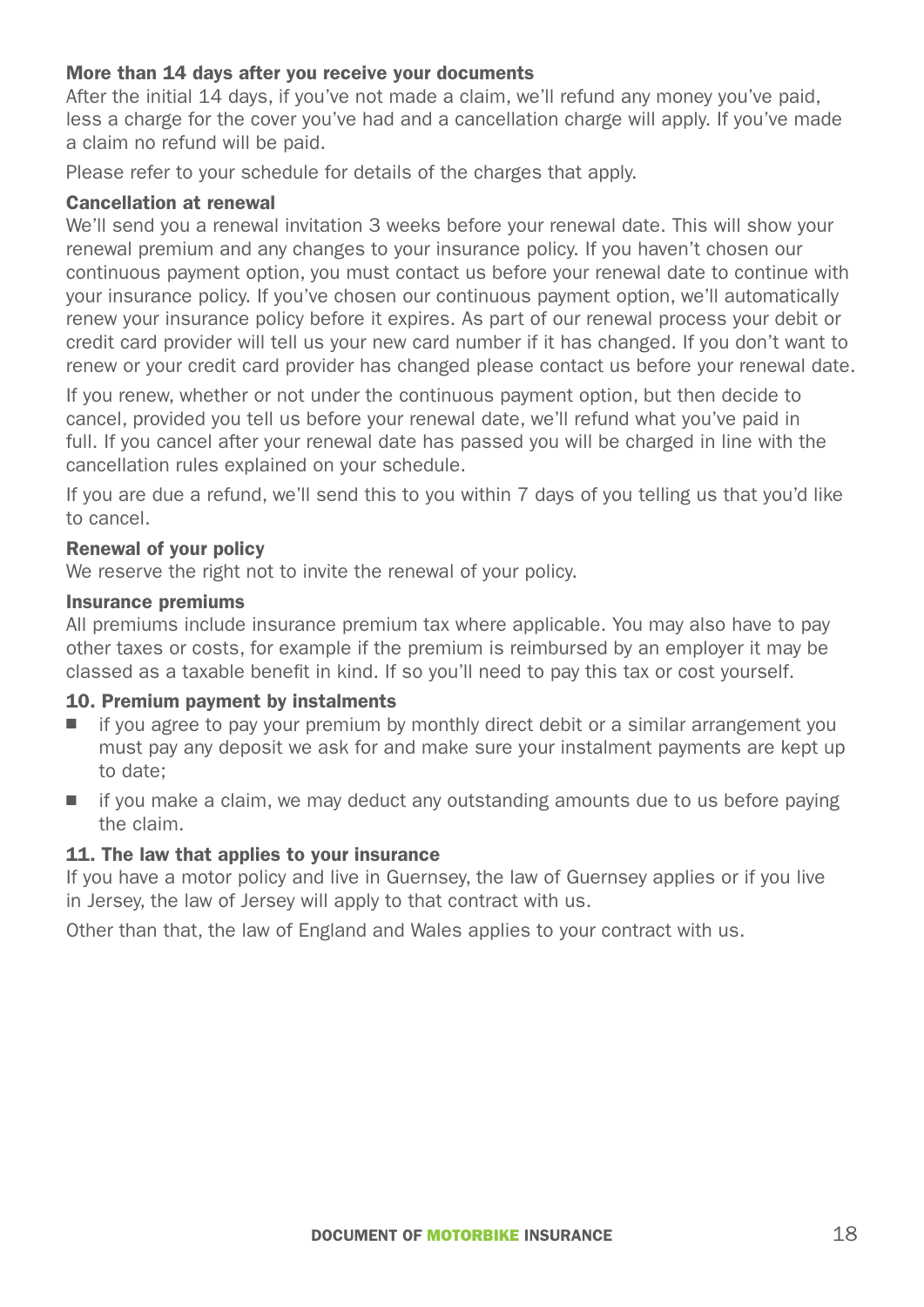### <span id="page-18-0"></span>A summary of how we use your personal information

Liverpool Victoria Insurance Company Limited is the controller of your personal information. We'll keep you informed about how we use your personal information in the document 'How we use your personal information', which is available:

- online at [LV.com/GIdata](http://www.LV.com/GIdata)
- $\blacksquare$  in writing, Braille, large print and audiotape from GI Customer Support, LV=, County Gates, Bournemouth, BH1 2NF or GICustomerSupport@LV.com

You have a number of rights concerning your personal information. You can ask for a person to review an automated decision, and in certain circumstances to:

- *access* the personal information we hold about you
- *correct* personal information
- have your personal information *deleted*
- *restrict* us processing your personal information
- receive your personal information in a *portable* format, and
- *object* to us processing your personal information

If you want to find out more or exercise these rights, contact GI Customer Support, LV=, County Gates, Bournemouth, BH1 2NF or email us at GICustomerSupport@LV.com.

You can contact us about data protection at: Data Protection Officer, LV= County Gates, Bournemouth, BH1 2NF or dpo@LV.com.